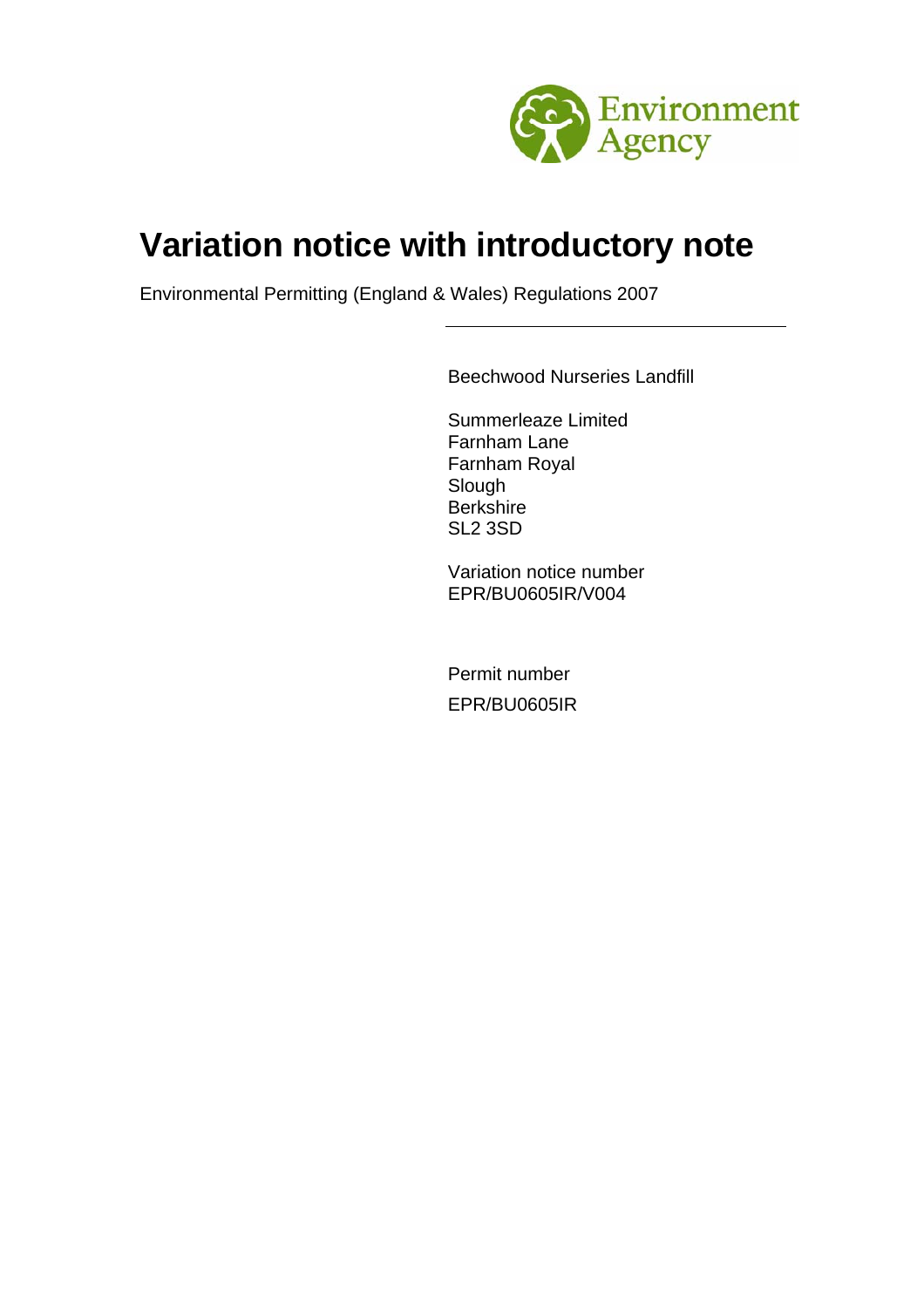# **Beechwood Nurseries Landfill Permit Number EPR/BU0605IR**

# **Introductory note**

### *This introductory note does not form a part of the permit*

The following notice, which is issued pursuant to regulation 20 and Part 1 of Schedule 5 of the Environmental Permitting (England and Wales) Regulations S.I.2007 No. 3538 (the Regulations), gives notice of the variation of an environmental permit to operate a regulated facilities.

The variation extends the permitted area to include 6 new cells for the disposal of inert waste, located to the North of Allerds Farm and the South of Leys Farm. This will increase the size of the site to approximately 15ha.

Schedule 1 of this notice lists any deleted conditions, Schedule 2 lists any amended conditions and Schedule 3 lists any conditions that have been added.

| Status Log of the permit                                                                             |                                                            |                                                        |
|------------------------------------------------------------------------------------------------------|------------------------------------------------------------|--------------------------------------------------------|
| Detail                                                                                               | Date                                                       | <b>Response Date</b>                                   |
| Application BU0605                                                                                   | Duly made 25<br>March 2003                                 |                                                        |
| Response to request for information<br>regarding expenditure plan and area of<br>planning permission | Request dated 18<br>April 2003                             | Response dated 9 May<br>2003                           |
| Response to request for information<br>regarding hydro-geological risk<br>assessment                 | Requested 1<br>September 2003<br>Schedule 4 Notice         | Response dated 7<br>November 2003<br>Response dated 19 |
|                                                                                                      | 23 December 2003                                           | January 2004                                           |
|                                                                                                      | Schedule 4 Notice<br>11 February 2004-<br>extended 14 days | Response dated 24<br>March 2004                        |
|                                                                                                      | Request 6 May 2004                                         | Response dated 25<br>May 2004                          |
| Permit BU0605IR determined                                                                           | 14 July 2004                                               |                                                        |
| Variation DP3039UB                                                                                   | 13 August 2007                                             |                                                        |
| Variation HP3437UT                                                                                   | 28 September 2007                                          |                                                        |
| Application YP3336XB to vary permit                                                                  | Duly made 7 August<br>2008                                 |                                                        |
| Schedule 5 Notice requiring further<br>information on Hydrogeological Risk<br>Assessment             | Requested 6<br>January 2009                                | Response dated 29<br>January 2009                      |
| Additional quantitative Stability Risk<br>Assessment                                                 | 17 March 2009                                              | 20 March 2009                                          |
| Variation EPR/BU0605IR/V004 issued                                                                   | 29 May 2009                                                |                                                        |

End of Introductory Note.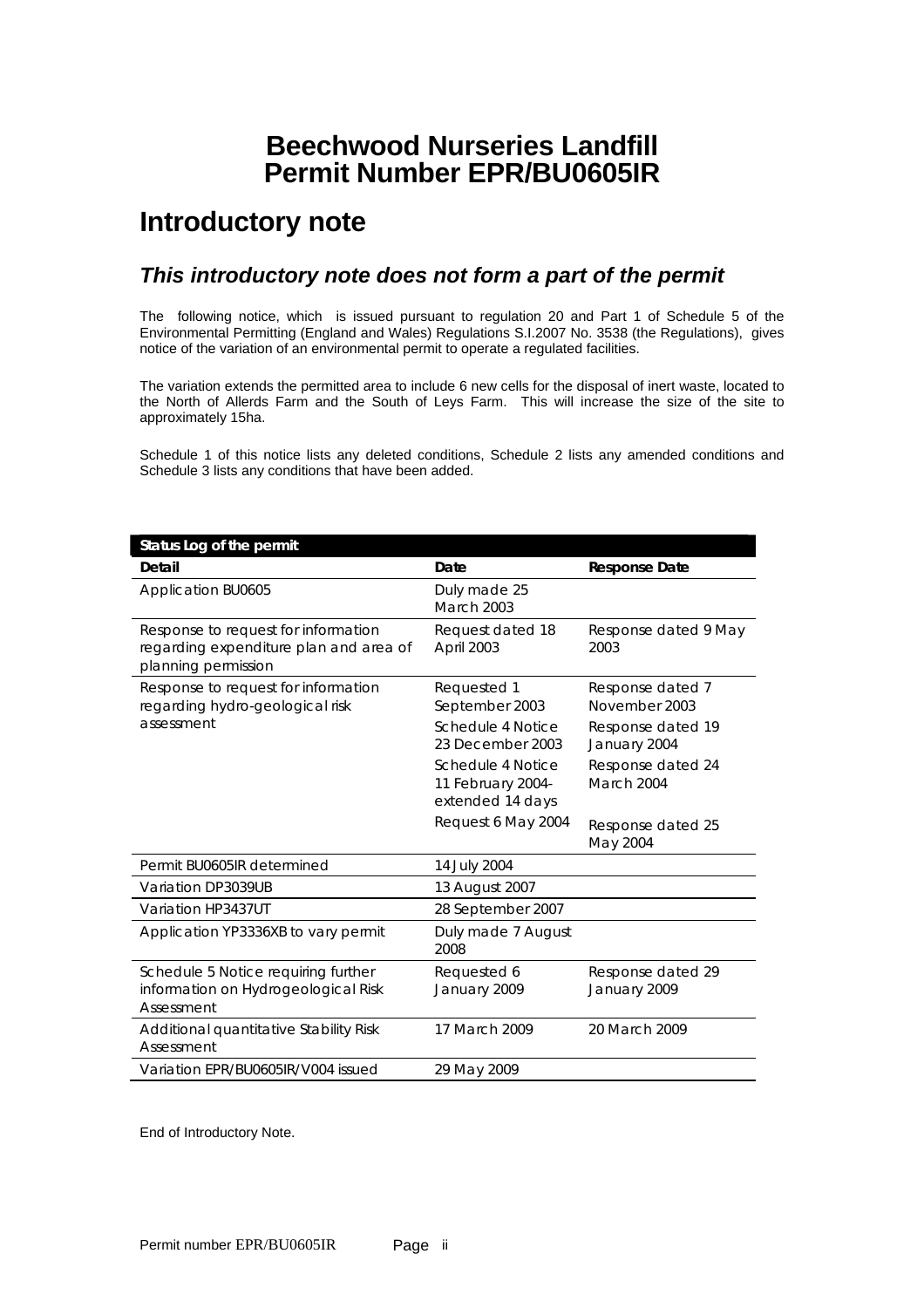#### Notice of variation

Environmental Permitting (England and Wales) Regulations 2007

#### Permit number EPR/BU0605IR

The Environment Agency in exercise of its powers under Regulation 20 of the Environmental Permitting (England and Wales) Regulations 2007 (SI 2000 No 3538) varies the permit as set out below.

**Summerleaze Limited** ("the operator"),

whose registered office is:

**7 Summerleaze Road Maidenhead Berkshire SL6 8SP** 

Company registration number **1738920** 

Holds a permit to operate a regulated facility at:

**Beechwood Nurseries Farnham Lane Farnham Royal Slough Berkshire SL2 3SD** 

and that permit is varied to the extent set out in Schedules 1 to 3 of this notice.

The notice shall take effect from 29 May 2009

| Name Mel Bischer | Date     |
|------------------|----------|
| clect Biocher    | 29/05/09 |
|                  |          |

Authorised on behalf of the Agency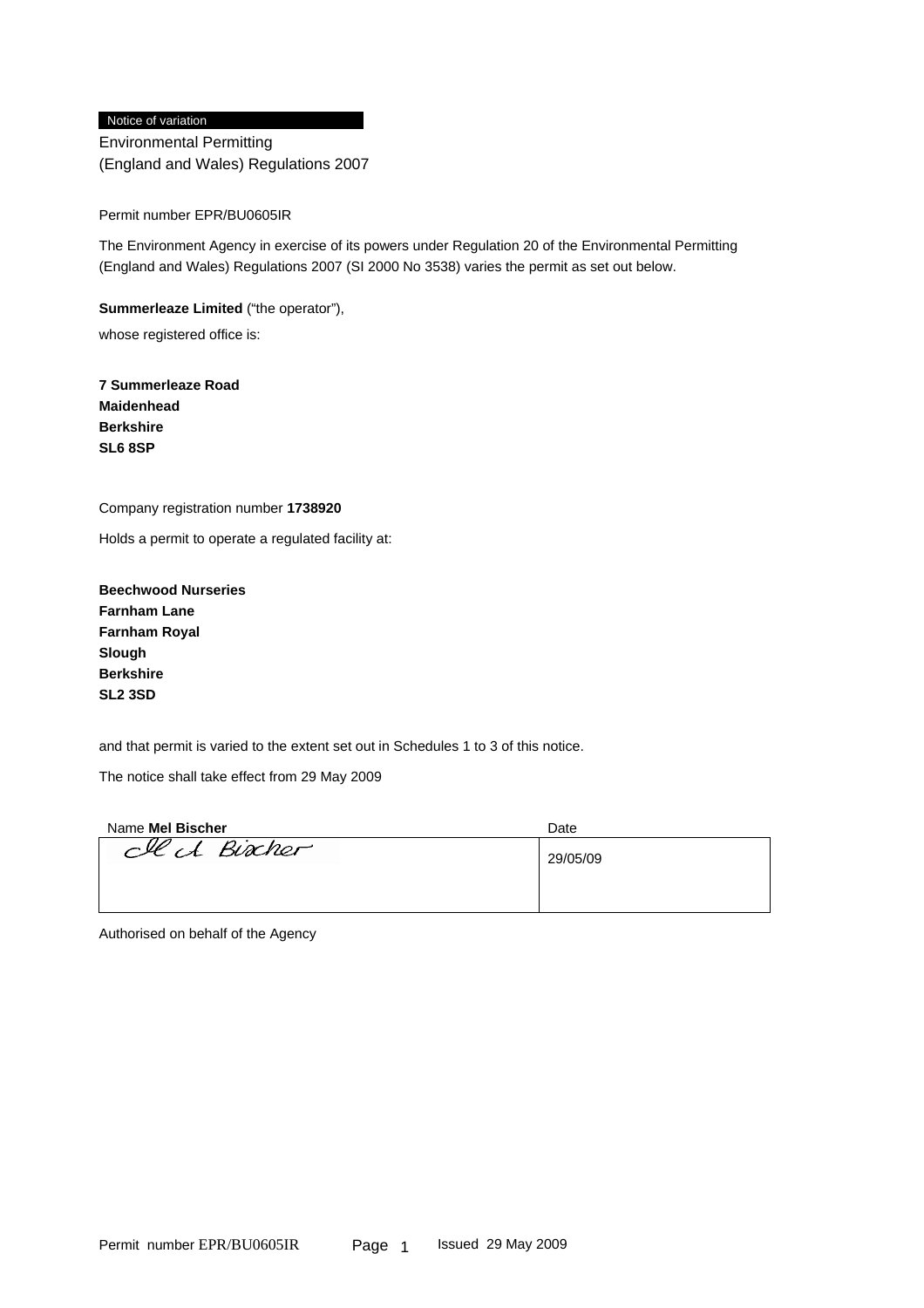# **SCHEDULE 1 – CONDITIONS TO BE DELETED**

None

## **SCHEDULE 2 – CONDITIONS TO BE AMENDED**

The following conditions are amended as follows:

*Condition 1.3.1 to be amended to:* 

1.3 Finance

1.3.1 The financial provision for meeting the obligations under this permit, set out in the agreement made between the operator and the Agency dated 29 May 2009 shall be maintained by the operator throughout the subsistence of this permit and the operator shall produce evidence of such provision whenever required by the Agency.

*Condition 2.8.5 to be amended to:* 

- 2.8 Waste acceptance
- 2.8.5 The total quantity of waste that shall be deposited in the landfill shall be limited by the levels shown on drawing reference Restoration, Number 3, dated April 2008.

#### **Schedule 1 – Operations**

*Table S1.2 to be amended to:* 

| <b>Table S1.2 Operating Techniques</b>                                                                                                     |                                                                                                                                                                                                                                                                                              |                                                                                  |  |  |
|--------------------------------------------------------------------------------------------------------------------------------------------|----------------------------------------------------------------------------------------------------------------------------------------------------------------------------------------------------------------------------------------------------------------------------------------------|----------------------------------------------------------------------------------|--|--|
| <b>Description</b>                                                                                                                         | Parts                                                                                                                                                                                                                                                                                        | Date Received                                                                    |  |  |
| Application                                                                                                                                | The details provided within sections 1 to 12 of<br>the Development Plan.<br>The information contained within letters from<br>SLR Consulting Ltd dated:<br>19 January 2004,<br>24 March 2004,<br>25 May 2004 and<br>30 June 2004,<br>which should be considered as part of the<br>application | 25 March 2003<br>19 January 2004<br>24 March 2004<br>25 May 2004<br>02 July 2004 |  |  |
| Procedure identifying the<br>location, frequency and<br>contingency plan for<br>monitoring gravel<br>groundwater south of the<br>landfill. | All                                                                                                                                                                                                                                                                                          | 2004                                                                             |  |  |
| <b>PPC Permit Variation</b><br>Supporting Statement dated<br>April 2008                                                                    | Section 1.2                                                                                                                                                                                                                                                                                  | 24 April 2008                                                                    |  |  |
| Hydrogeological Risk<br>Assessment, dated April 2008                                                                                       | Sections 2.6, 3.1, 3.3, 3.4                                                                                                                                                                                                                                                                  | 24 April 2008                                                                    |  |  |
| PPC Permit Variation Stability<br><b>Risk Assessment dated April</b><br>2008                                                               | Sections 1.2.2, 1.2.4, 1.2.6                                                                                                                                                                                                                                                                 | 24 April 2008                                                                    |  |  |
| PPC Permit Variation<br>Nuisance and Health Risk<br>Assessment dated April 2008                                                            | Section 2.2.4                                                                                                                                                                                                                                                                                | 24 April 2008                                                                    |  |  |
| Further information regarding                                                                                                              | All                                                                                                                                                                                                                                                                                          | 29 January 2009                                                                  |  |  |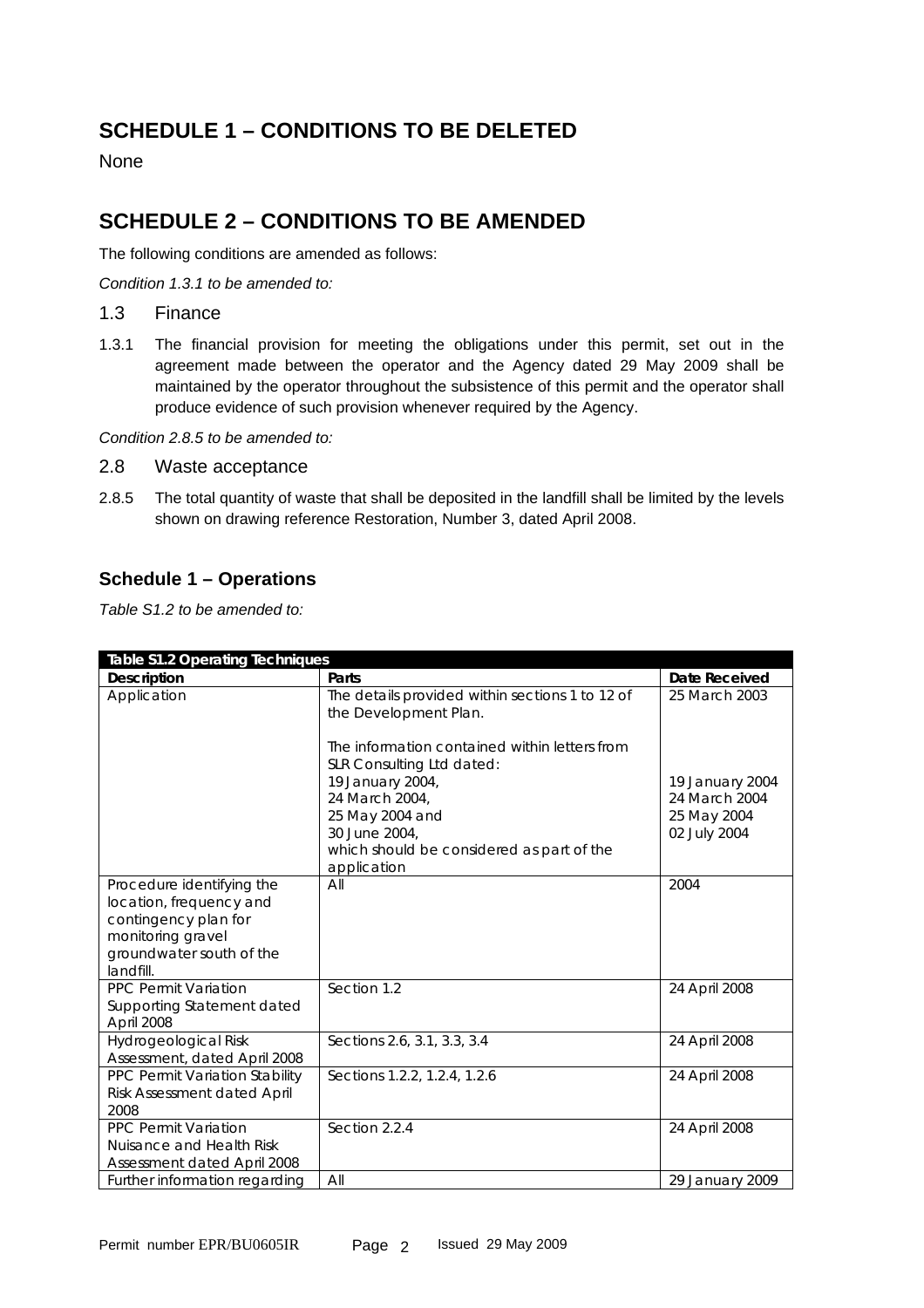|                                                             | <b>Table S1.2 Operating Techniques</b> |                 |  |  |  |
|-------------------------------------------------------------|----------------------------------------|-----------------|--|--|--|
| geological barrier                                          |                                        |                 |  |  |  |
| Further information to support<br>hydro-geological risk     | All                                    | 29 January 2009 |  |  |  |
| assessment, dated 29<br>January 2009                        |                                        |                 |  |  |  |
| Surface water management                                    | All                                    | 29 January 2009 |  |  |  |
| plan                                                        |                                        |                 |  |  |  |
| Further information to support<br>stability risk assessment | All                                    | 20 March 2009   |  |  |  |

#### *Table S1.3 to be amended to:*

| Table S1.3 Annual waste input limits |                   |  |  |
|--------------------------------------|-------------------|--|--|
| Category                             | Limit tonnes/year |  |  |
| Inert Wastes                         | 150,000           |  |  |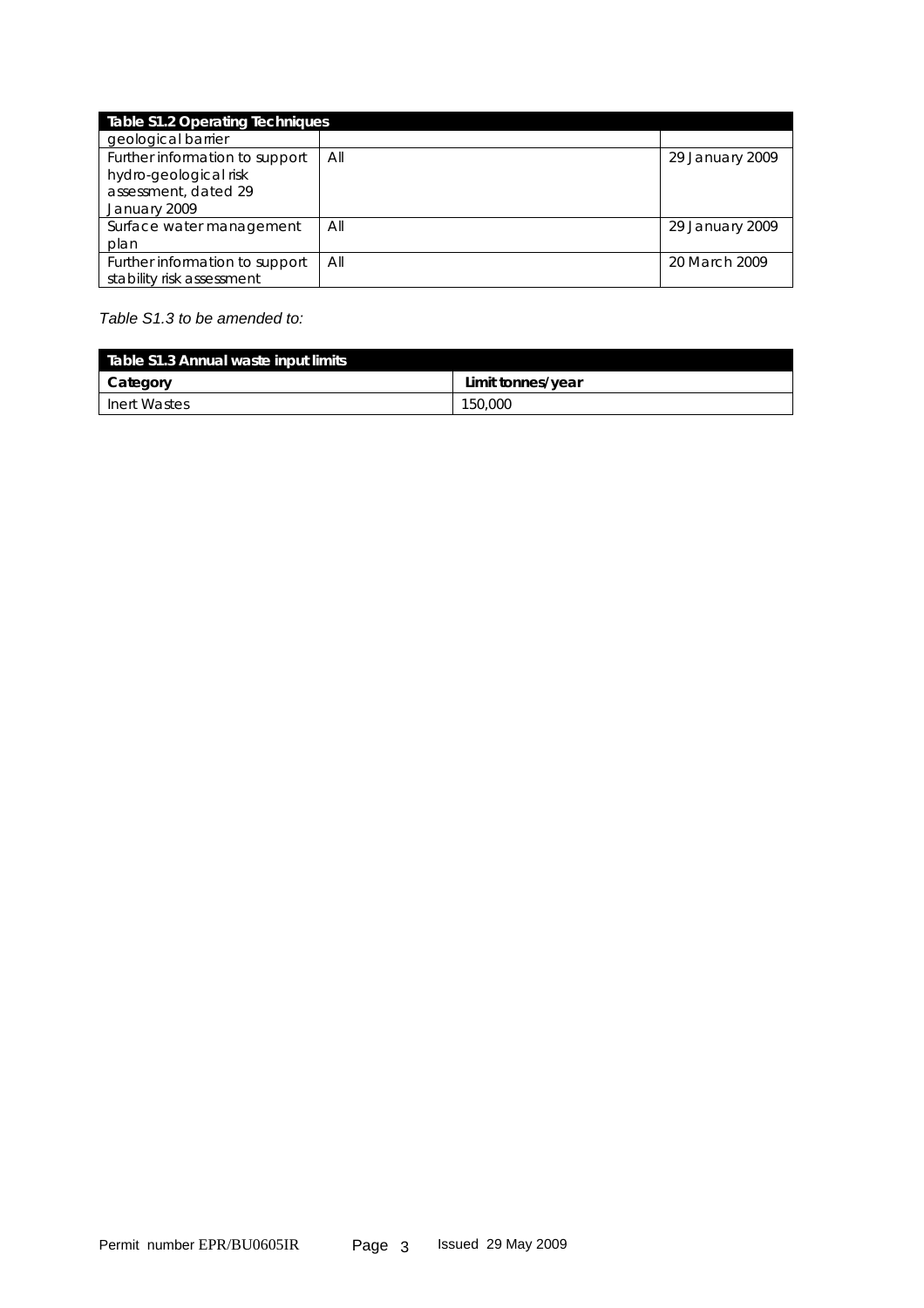



Reproduced from the Ordnance Survey map with the permission of the Controller of Her Majesty's Stationery Office Crown Copyright 2000. Unauthorised reproduction infringes Crown Copyright and may lead to prosecution or civil proceedings.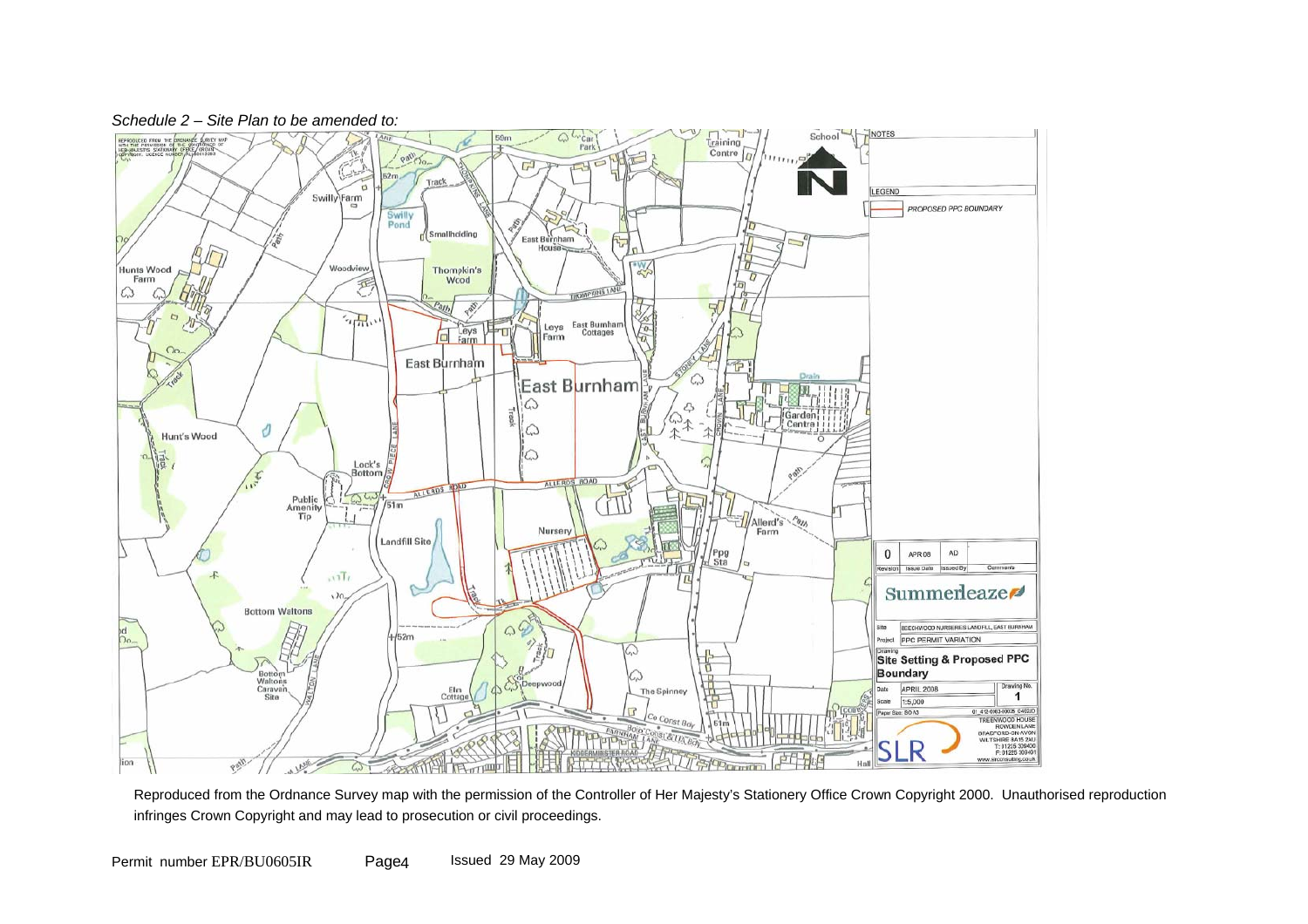#### **Schedule 3 – List of permitted wastes**

| Table S3.1 Permitted wastes for inert landfill |                                                  |                                                                                     |  |  |  |
|------------------------------------------------|--------------------------------------------------|-------------------------------------------------------------------------------------|--|--|--|
| <b>EWC</b>                                     | <b>Description</b>                               | <b>Restrictions</b>                                                                 |  |  |  |
| 10 11 03                                       | waste glass based fibrous materials              | Only without organic binders                                                        |  |  |  |
| 15 01 07                                       | glass packaging                                  |                                                                                     |  |  |  |
| 17 01 01                                       | concrete                                         | Selected C&D waste only <sup>a</sup>                                                |  |  |  |
| 17 01 02                                       | <b>bricks</b>                                    | Selected C&D waste only <sup>a</sup>                                                |  |  |  |
| 17 01 03                                       | tiles and ceramics                               | Selected C&D waste only <sup>a</sup>                                                |  |  |  |
| 17 01 07                                       | mixtures of concrete, bricks, tiles and ceramics | Selected C&D waste only <sup>a</sup>                                                |  |  |  |
| 17 02 02                                       | glass                                            |                                                                                     |  |  |  |
| 17 05 04                                       | soil and stones                                  | Excluding topsoil and peat;<br>excluding soil and stones from<br>contaminated sites |  |  |  |
| 19 12 05                                       | glass                                            |                                                                                     |  |  |  |
| 20 01 02                                       | glass                                            | Separately collected glass only                                                     |  |  |  |
| 20 02 02                                       | soil and stones                                  | Only from garden and parks<br>waste: excluding topsoil and<br>peat.                 |  |  |  |

*Table S3.1 to be amended to:* 

<sup>a</sup>Selected construction and demolition waste (C&D waste) with low contents of other types of materials (like metals, plastic, organics, wood, rubber etc). The origin of the waste must be known.

No C&D waste from constructions, polluted with inorganic or organic dangerous substances, e.g. because of production processes in the construction, soil pollution, storage and usage of pesticides or other dangerous substances etc, unless it is made clear that the demolished construction was not significantly polluted.

No C&D waste from constructions treated, covered or painted with materials containing dangerous substances in significant amounts.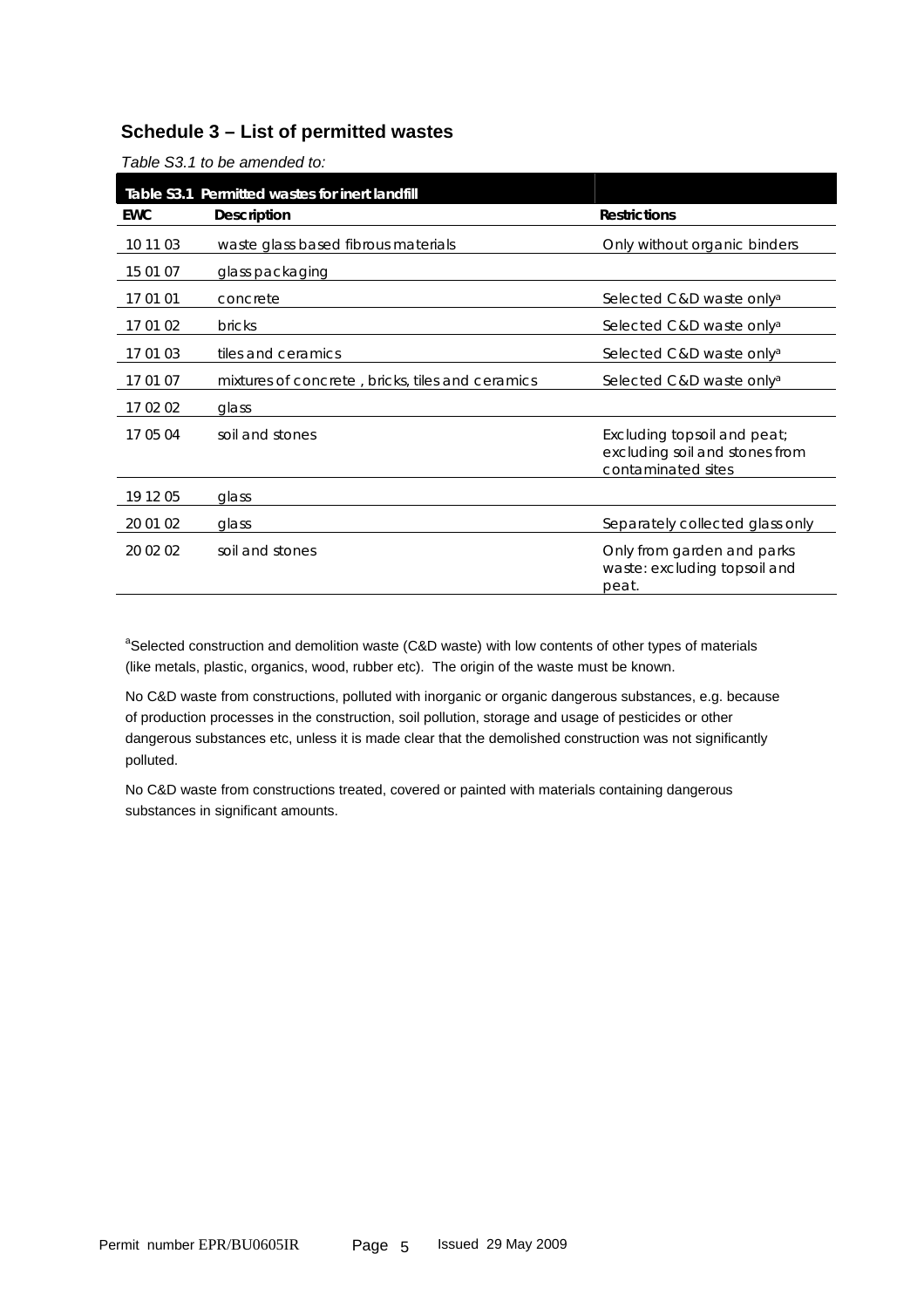### **Schedule 4 – Emissions and monitoring**

#### *Table S4.1 to be amended to:*

| Table S4.1 Trigger Levels for emissions into groundwater and monitoring requirements                                                                                                                             |                                    |                           |                     |                                                                                                                              |                                                                                                   |
|------------------------------------------------------------------------------------------------------------------------------------------------------------------------------------------------------------------|------------------------------------|---------------------------|---------------------|------------------------------------------------------------------------------------------------------------------------------|---------------------------------------------------------------------------------------------------|
| Monitoring<br>point                                                                                                                                                                                              | Parameter                          | Limit (including<br>unit) | Reference<br>period | Monitoring<br>frequency                                                                                                      | Monitoring<br>standard or                                                                         |
| reference                                                                                                                                                                                                        |                                    |                           |                     |                                                                                                                              | method                                                                                            |
| BH8 (for<br>Ammoniacal<br>$0.9$ mg/l<br>monitoring of<br>nitrogen<br>emissions<br>Chloride<br>250 mg/l<br>from non-<br>250 mg/l<br>Sulphate<br>hazardous<br>waste area)<br>BH10 (for<br>Ammoniacal<br>$0.9$ mg/l | Spot sample                        |                           | Every 3<br>months.  | In accordance<br>with Environment<br>Agency - Landfill<br>Technical<br><b>Guidance Note</b><br>(LFGTN) 02,<br>"Monitoring of |                                                                                                   |
| monitoring of<br>emissions<br>from non-<br>hazardous<br>waste area)                                                                                                                                              | nitrogen<br>Chloride<br>Sulphate   | 250 mg/l<br>250 mg/l      |                     |                                                                                                                              | Landfill Leachate,<br>Groundwater and<br>Surface Water",<br>unless otherwise<br>agreed in writing |
| BH11A (for<br>monitoring of<br>emissions<br>from non-                                                                                                                                                            | Ammoniacal<br>nitrogen<br>Chloride | $0.9$ mg/l<br>250 mg/l    |                     | with the Agency.                                                                                                             |                                                                                                   |
| hazardous<br>waste area)                                                                                                                                                                                         | Sulphate                           | 250 mg/l                  |                     |                                                                                                                              |                                                                                                   |
| BH1 (for<br>monitoring of<br>emissions                                                                                                                                                                           | Ammoniacal<br>nitrogen             | 4.9 mg/l                  | Spot sample         | Every 3<br>months,<br>commencing                                                                                             |                                                                                                   |
| from inert<br>waste area).                                                                                                                                                                                       | Chloride                           | 250 mg/l                  |                     | at least 12<br>months prior                                                                                                  |                                                                                                   |
|                                                                                                                                                                                                                  | Sulphate                           | 250 mg/l                  |                     | to waste<br>acceptance.                                                                                                      |                                                                                                   |
| BH7 (for<br>monitoring of<br>emissions                                                                                                                                                                           | Ammoniacal<br>nitrogen             | 13.4 mg/l                 |                     |                                                                                                                              |                                                                                                   |
| from inert<br>waste area).                                                                                                                                                                                       | Chloride                           | 250 mg/l                  |                     |                                                                                                                              |                                                                                                   |
|                                                                                                                                                                                                                  | Sulphate                           | 938 mg/l                  |                     |                                                                                                                              |                                                                                                   |

#### *Table S4.2 to be amended to:*

| Table S4.2 Landfill gas in external monitoring boreholes-limits and monitoring requirements |                |                     |                             |                                  |
|---------------------------------------------------------------------------------------------|----------------|---------------------|-----------------------------|----------------------------------|
| Monitoring point<br>reference                                                               | Parameter      | Limit<br>(including | <b>Monitoring frequency</b> | Monitoring standard<br>or method |
|                                                                                             |                | unit)               |                             |                                  |
| B/H's 1, 7, 8, 10, 11A,                                                                     | Methane        | $1\%$ v/v           | Monthly                     | In accordance with               |
| and ML5 as shown on                                                                         | Carbon Dioxide | $1.5\%$ v/v         |                             | Environment                      |
| drawing reference                                                                           | Oxygen         | No limit set        |                             |                                  |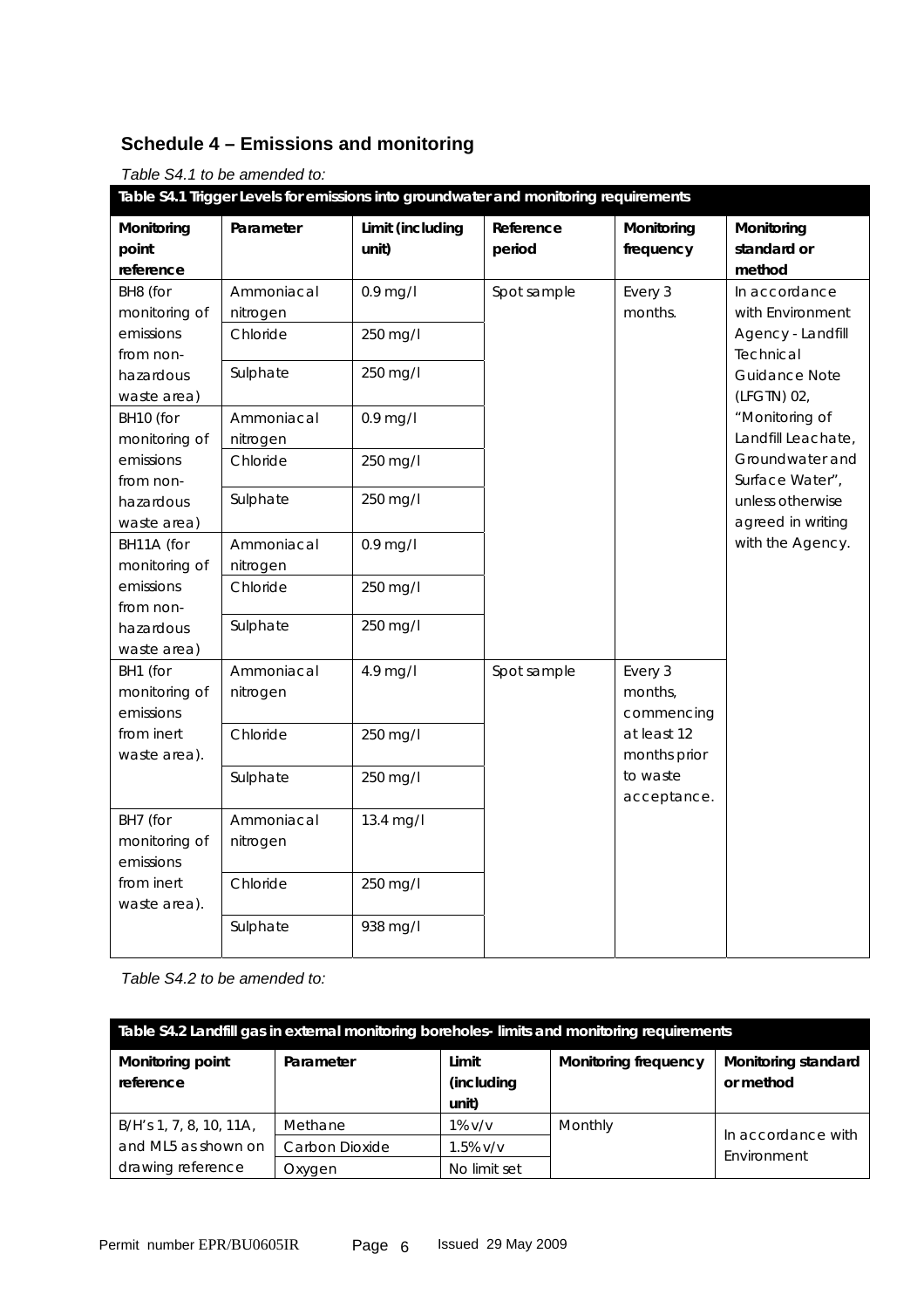| Table S4.2 Landfill gas in external monitoring boreholes-limits and monitoring requirements |                      |              |  |                       |
|---------------------------------------------------------------------------------------------|----------------------|--------------|--|-----------------------|
| Site Layout &                                                                               | Atmospheric Pressure | No limit set |  | Agency - Landfill     |
| Monitoring, Number                                                                          | (Millibars)          |              |  | Technical             |
| 2, dated April 2008.                                                                        |                      |              |  | Guidance Note         |
|                                                                                             |                      |              |  | (LFGTN) 03,           |
|                                                                                             |                      |              |  | 'Guidance on the      |
|                                                                                             |                      |              |  | management of         |
|                                                                                             |                      |              |  | landfill gas,' unless |
|                                                                                             |                      |              |  | otherwise agreed in   |
|                                                                                             |                      |              |  | writing with the      |
|                                                                                             |                      |              |  | Agency.               |

 *Table S4.3 to be amended to:* 

| Table S4.3 Groundwater- other monitoring requirements |                       |            |                           |                      |
|-------------------------------------------------------|-----------------------|------------|---------------------------|----------------------|
| <b>Emission Point</b>                                 | Parameter             | Monitoring | Monitoring standard       | Other specifications |
| Reference or source                                   |                       | frequency  | or method                 |                      |
| or description of                                     |                       |            |                           |                      |
| point of                                              |                       |            |                           |                      |
| measurement                                           |                       |            |                           |                      |
| BH8, BH10, and                                        | Groundwater level     | Monthly    | In accordance with        | None.                |
| BH11A (for                                            | (mAOD)                |            | in Environment            |                      |
| monitoring of                                         | рH                    |            | Agency - Landfill         |                      |
| emissions from non-                                   | Ammoniacal nitrogen   | Quarterly  | <b>Technical Guidance</b> |                      |
| hazardous waste                                       | Chloride              |            | Note (LFGTN) 02,          |                      |
| area), as shown on                                    | Alkalinity (mg/l)     | Every 6    | "Monitoring of Landfill   |                      |
| drawing reference                                     | Cadmium (µg/l)        | months     | Leachate,                 |                      |
| Site Layout &                                         | Calcium (mg/l)        |            | Groundwater and           |                      |
| Monitoring, Number                                    | Chromium (µg/l)       |            | Surface Water",           |                      |
| 2, dated April 2008.                                  | Copper (µg/l)         |            | unless otherwise          |                      |
|                                                       | Dissolved oxygen (%)  |            | agreed in writing with    |                      |
|                                                       | EC (µS/cm)            |            | the Agency.               |                      |
|                                                       | Iron (mg/l)           |            |                           |                      |
|                                                       | Lead (mg/l)           |            |                           |                      |
|                                                       | Magnesium (mg/l)      |            |                           |                      |
|                                                       | Manganese (µg/l)      |            |                           |                      |
|                                                       | Nickel (mg/l)         |            |                           |                      |
|                                                       | Potassium (mg/l)      |            |                           |                      |
|                                                       | Sodium (mg/l)         |            |                           |                      |
|                                                       | Temperature (°C)      |            |                           |                      |
|                                                       | <b>Total Oxidised</b> |            |                           |                      |
|                                                       | Nitrogen (mg/l)       |            |                           |                      |
|                                                       | Zinc(mg/l)            |            |                           |                      |
| BH1, BH7 and ML5                                      | Groundwater level     | Monthly    | In accordance with        | Monitoring to        |
| (for monitoring of                                    | (mAOD)                |            | in Environment            | commence at least    |
| emissions from new                                    | pH                    |            | Agency - Landfill         | 12 months prior to   |
| inert waste area), as                                 | Ammoniacal nitrogen   | Quarterly  | <b>Technical Guidance</b> | waste acceptance.    |
| shown on drawing                                      | Chloride              |            | Note (LFGTN) 02,          |                      |
| reference Site Layout                                 | Antimony (µg/l)       | Every 6    | "Monitoring of Landfill   |                      |
| & Monitoring,                                         | Arsenic (µg/l)        | months     | Leachate,                 |                      |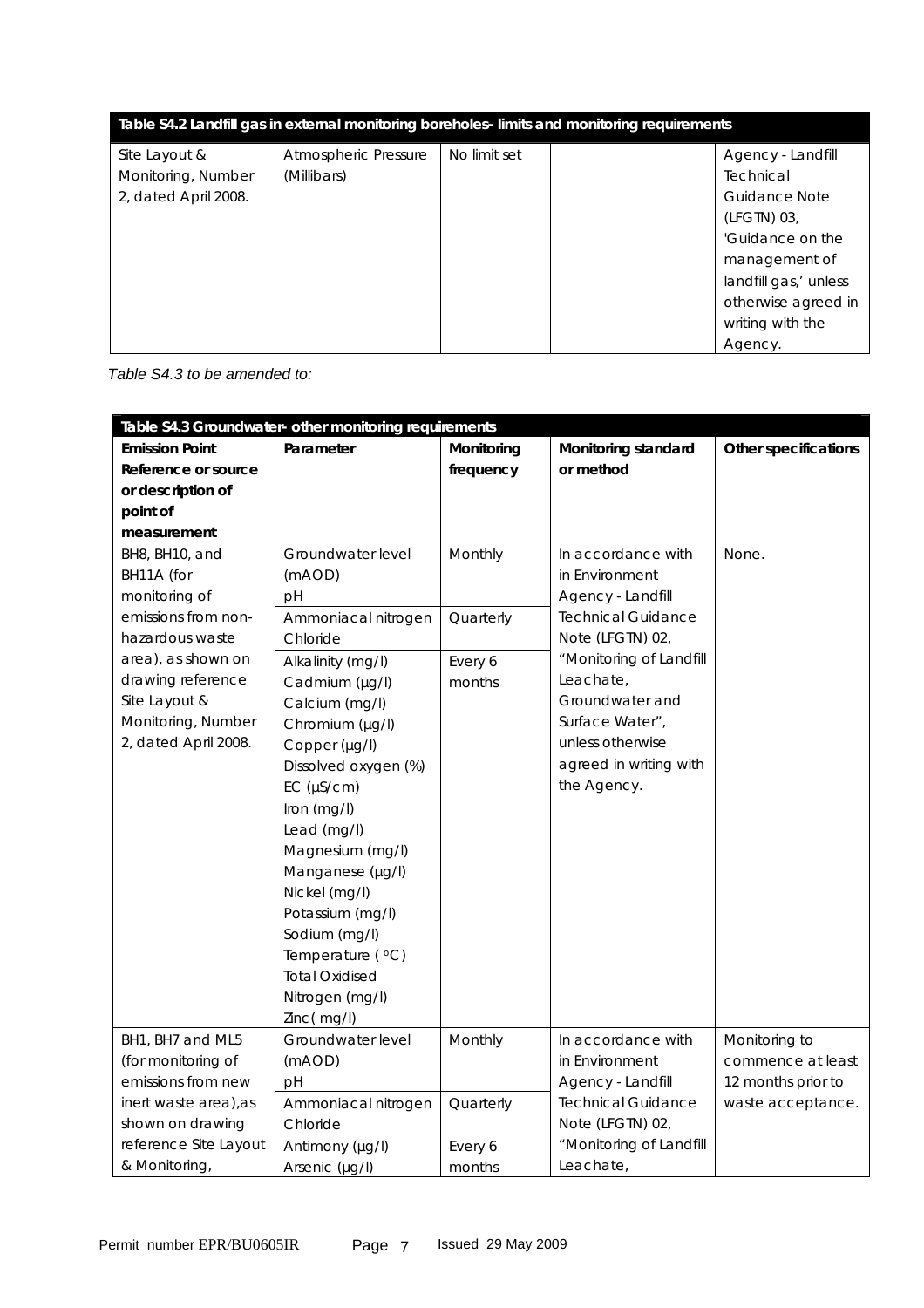|                 | Table S4.3 Groundwater- other monitoring requirements |               |                        |  |
|-----------------|-------------------------------------------------------|---------------|------------------------|--|
| Number 2, dated | Barium (mg/l)                                         |               | Groundwater and        |  |
| April 2008.     | Cadmium (µg/l)                                        |               | Surface Water",        |  |
|                 | Calcium (mg/l)                                        |               | unless otherwise       |  |
|                 | Chromium (µg/l)                                       |               | agreed in writing with |  |
|                 | Copper (µg/l)                                         |               | the Agency.            |  |
|                 | DOC (mg/l)                                            |               |                        |  |
|                 | EC (µS/cm)                                            |               |                        |  |
|                 | Fluoride (µg/l)                                       |               |                        |  |
|                 | Iron (mg/l)                                           |               |                        |  |
|                 | Lead $(\mu g/l)$                                      |               |                        |  |
|                 | Magnesium (mg/l)                                      |               |                        |  |
|                 | Manganese (µg/l)                                      |               |                        |  |
|                 | Mercury (µg/l)                                        |               |                        |  |
|                 | Molybdenum(µg/l)                                      |               |                        |  |
|                 | Nickel (µg/l)                                         |               |                        |  |
|                 | Nitrate (mg/l)                                        |               |                        |  |
|                 | Nitrite $(\mu g/l)$                                   |               |                        |  |
|                 | Potassium (mg/l)                                      |               |                        |  |
|                 | Selenium (µg/l)                                       |               |                        |  |
|                 | Sodium (mg/l)                                         |               |                        |  |
|                 | Sulphate (mg/l)                                       |               |                        |  |
|                 | TOC (mg/l)                                            |               |                        |  |
|                 | TON (mg/l)                                            |               |                        |  |
|                 | Total alkalinity (mg/l)                               |               |                        |  |
|                 | $Zinc(\mu g/l)$                                       |               |                        |  |
|                 | Monitoring point base                                 | Annually      |                        |  |
|                 | (mAOD)                                                |               |                        |  |
|                 | List I suite (including                               | Every 3 years |                        |  |
|                 | BTEX, PCBs and PAH)                                   |               |                        |  |

*Table S4.4 to be amended to:* 

| Table S4.4 Landfill Gas Other Gas Monitoring |                      |            |                           |                      |  |
|----------------------------------------------|----------------------|------------|---------------------------|----------------------|--|
| <b>Emission point</b>                        | Parameter            | Monitoring | Monitoring standard       | Other specifications |  |
| reference or source or                       |                      | frequency  | or method                 |                      |  |
| description of point of                      |                      |            |                           |                      |  |
| measurement                                  |                      |            |                           |                      |  |
| L1 (non-inert) and all                       | Methane              | Monthly    | Monitoring to be          | None                 |  |
| in-waste gas                                 | Carbon-dioxide       |            | carried out in            |                      |  |
| monitoring points                            | Oxygen               |            | accordance with           |                      |  |
| established in inert                         | Atmospheric          |            | <b>Environment Agency</b> |                      |  |
| landfill once waste is                       | pressure (millibars) |            | - Landfill Technical      |                      |  |
| accepted, as shown                           |                      |            | Guidance Note             |                      |  |
| on drawing reference                         |                      |            | (LFGTN) 03,               |                      |  |
| Site Layout &                                |                      |            | 'Guidance on the          |                      |  |
| Monitoring, Number 2,                        |                      |            | management of             |                      |  |
| dated April 2008.                            |                      |            | landfill gas,' unless     |                      |  |
|                                              |                      |            | otherwise agreed in       |                      |  |
|                                              |                      |            | writing with the          |                      |  |
|                                              |                      |            | Agency.                   |                      |  |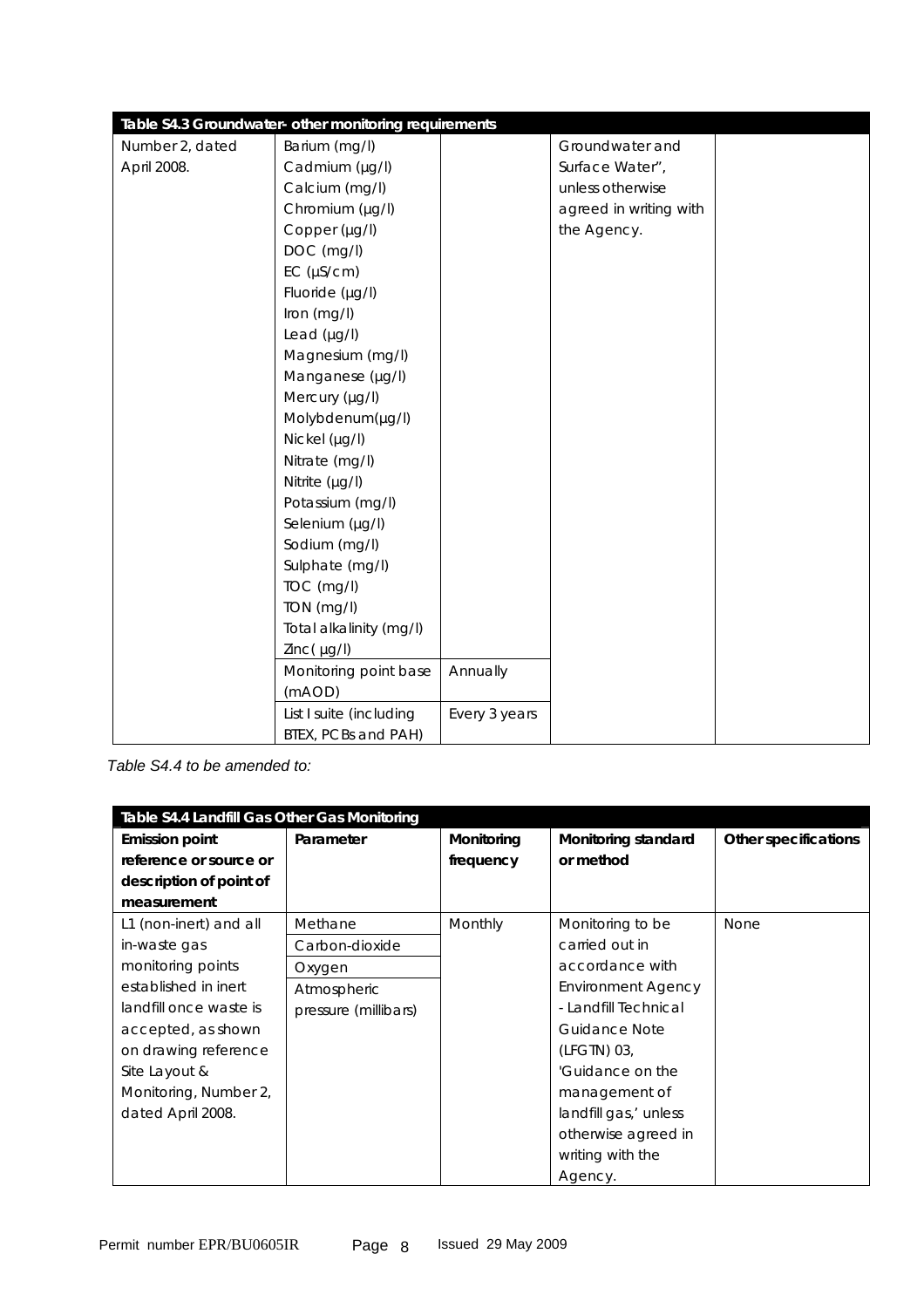### **Schedule 5 – Reporting**

| rapie oo. Lto be amended to.            |                                    |                  |               |  |
|-----------------------------------------|------------------------------------|------------------|---------------|--|
| Table S5.1 Reporting of monitoring data |                                    |                  |               |  |
| Parameter                               | Emission or monitoring point       | Reporting period | Period begins |  |
|                                         | reference                          |                  |               |  |
| Groundwater parameters                  | BH1, BH7, BH8, BH10, BH11A, and    | Every 12 months. | 30/06/2009    |  |
| as required by condition                | MP <sub>5</sub>                    |                  |               |  |
| 3.6.1                                   |                                    |                  |               |  |
| Landfill gas lateral                    | BH1, BH7, BH8, BH10, BH11A, L1     | Every 3 months.  | 30/06/2009    |  |
| migration Parameters as                 | and ML5                            |                  |               |  |
| required by condition                   |                                    |                  |               |  |
| 3.6.1                                   |                                    |                  |               |  |
| Other landfill gas                      | All in waste gas monitoring points | Every 3 months.  | 30/06/2009    |  |
| monitoring parameters as                | shown on drawing reference Site    |                  |               |  |
| required by condition                   | Layout & Monitoring, Number 2,     |                  |               |  |
| 3.6.1                                   | dated April 2008, and as agreed    |                  |               |  |
|                                         | under improvement condition 1      |                  |               |  |
|                                         | below.                             |                  |               |  |

#### *Table S5.1 to be amended to:*